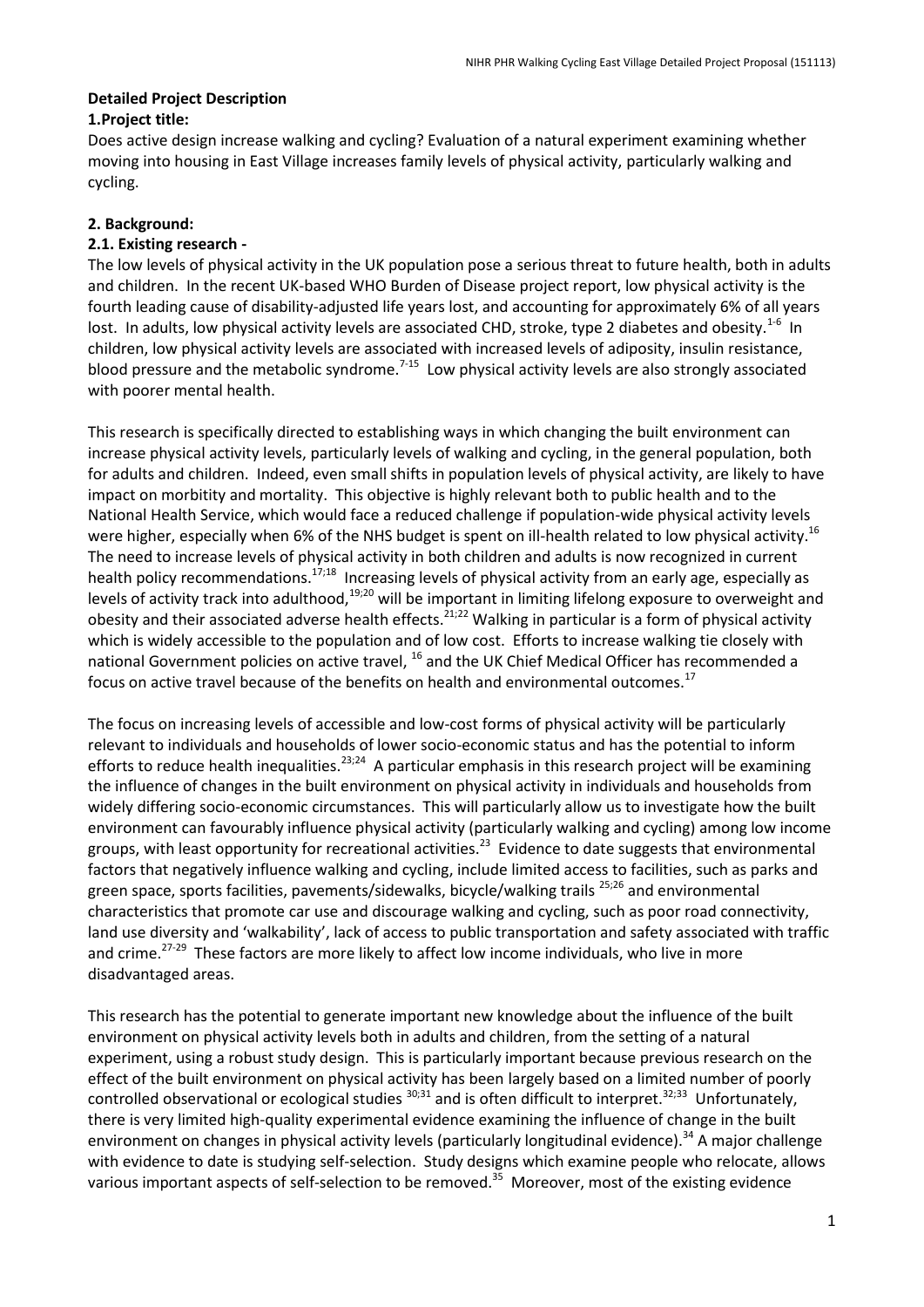relates to adult physical activity;<sup>36</sup> few studies have examined the influence of the built environment on physical activity levels in children and families, and the way in which this differs by socioeconomic groups.<sup>23</sup>

The study will provide important evidence about which elements of the built environment influence physical activity patterns, particularly walking and cycling patterns, in individuals and families from a wide range of socioeconomic backgrounds. Because the study is based on a natural experiment which will provide high quality homes specifically designed to encourage healthy, active living for people in the social, affordable and private rental sectors, the results will help to inform future urban residential housing developments, and should be widely generalizable within the UK.

**2.2. Risks and benefits -** This study is a natural experiment and the intervention (the introduction of a new built environment) is not under the investigators control. As such the study does not present any additional risk to participants. Given the innovative design of East Village we do not envisage that there will be any excess adverse safety / crime related events associated with moving into East Village compared to control areas. However, any such events will be monitored both in experimental and control areas. The possibility of accidents associated with use of improved recreational facilities, including cycle paths and networks etc. will be considered, with any adverse events being recorded. It is noteworthy, that a modest overall increase in physical activity levels (including walking/cycling) associated with moving into East Village, is likely to result in a small benefit in health outcomes / behaviours not harm.

#### **2.3. Rationale for current study –**

This research has the potential to generate important new knowledge about the influence of the built environment on physical activity levels both in adults and children, based on the setting of a natural experiment, using a robust study design. This is particularly important because previous research on the effect of the built environment on physical activity has been largely based on a limited number of poorly controlled observational or ecological studies <sup>30;31</sup> and is often difficult to interpret.<sup>32;33</sup> Moreover, most of the existing evidence relates to adult physical activity;<sup>36</sup> few studies have examined the influence of the built environment on physical activity levels in children and families, and the way in which this differs by socioeconomic groups.<sup>23</sup> The proposed study also fits with a recent call for studies, 'based on the most rigorous designs possible, to examine the impact that changes to the physical environment have on physical activity levels'.<sup>16</sup>

Examining Neighbourhoods and Activities in Built Living Environments in London study (ENABLE London) is funded by the NPRI to examine whether families moving into East Village show increased overall levels of physical activity, compared to families that do not. The current proposal seeks specifically to examine the effect of the East Village environment on walking and cycling and to unpack the 'black box' of what specific attributes of the built environment (including the provision of cycle paths and walkways) contribute to increases in these forms of activity and physical activity levels overall (measured objectively). The purpose is to identify specific design features rather than generic elements that contribute to increased walking and cycling, which can be replicated elsewhere. This would be of huge translational interest to urban designers and architects, responsible for the creation of new built environments.

#### **3. Research objectives:**

#### Study objectives will be to determine:-

(i) whether families living in East Village housing show a sustained change in their physical activity levels, particularly in walking and cycling, compared to their levels before moving into the Village, and by comparison with physical activity changes in families who do not move into the Village. (ii) whether any increase in physical activity in children and adults living in East Village is directly attributable to use of their local built environment, which has led to increased levels of active transport, including walking and/or cycling, and uptake of public transport. We will also seek to establish whether any increase is attributed to use of open spaces, cycle paths, pedestrian walkways, recreational or green space, sporting venues, food access, retail usage.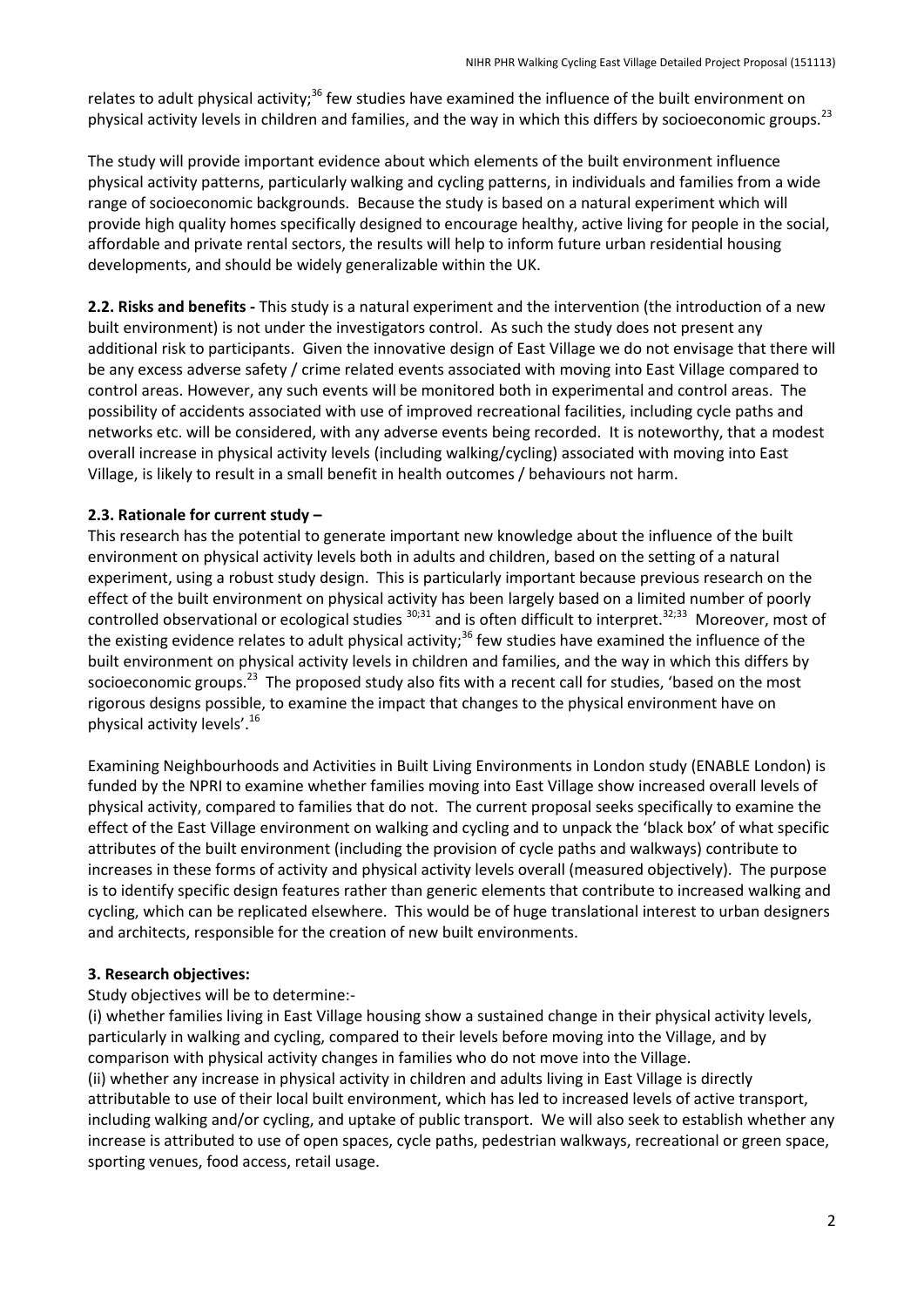(iii) whether changes in physical activity patterns, particularly in walking and cycling, in families living in East Village are influenced by socioeconomic position, housing type, use and perceptions of the local environment and their specific features.

#### **4. Research design:**

The ENABLE London study is a controlled longitudinal study, already being established with the support of the NPRI, which will evaluate the natural experiment represented by the opening of East Village accommodation. It will include both an intervention group (based on families selected to move into the Village, who will be studied before and after moving) and a control group (based on subjects applying for East Village accommodation but who remain in their original accommodation); they will be studied at the same time points as the intervention group. The ENABLE London study will recruit 1200 families applying to live in social and intermediate Village accommodation (owned by Triathlon Homes), and market rent accommodation (owned by Qatari Diar Delancey [QDD]) in the Village (2818 homes in all), approximately half of whom will move to East Village. Recruitment of those applying for social housing began in January 2013, allowing assessment in time for move in dates from October 2013. Recruitment of applicants for intermediate and private rental accommodation will occur later (late 2013) with interviews 8 weeks prior to move in dates. Participants will be studied at baseline (before Village accommodation is available) and at one year of follow up (when the intervention group is established in East Village). The recruitment process will follow that being currently used to recruit those seeking social housing, but with a shorter lag between interview and moving in. Those willing to consider participation will be asked to provide their contact details, which will be passed to the Research Team, who will then approach the applicants directly about participation. Close liaison will be maintained with East Thames, Triathlon Homes (Olaide Oboh, Sales and Marketing Manager) and QDD (Stuart Corbyn, Chairman of East Village Operations) throughout the recruitment process, to ensure recruitment targets are met.

#### **5. Study population:**

The target population will consist largely of current residents of East London (particularly based in Newham), mainly adults with younger families, seeking to move into East Village accommodation. This accommodation will range from one to four bedroom households, but most will be family sized accommodation (i.e., 2 bedrooms or more). At least one adult and one child from each family will be invited (we are able to extend this to a maximum of 4 family members); a small financial incentive will be offered to ensure return of accelerometers and GPS travel recorders. The study population will include people with a wide range of socioeconomic circumstances and will reflect the marked ethnic diversity of the East London population. Health and environmental assessments will be carried out each year for 2 years. Home visits will be made in year 1; subsequent assessments will be carried out at the Sir Ludwig Guttmann Health and Wellbeing Centre for Village occupants (we have outline permission to use this facility), home visits will continue for controls.

**5.1. Inclusion/Exclusion Criteria –** All applicants for social, affordable and market rent housing in East Village will be invited to take part in the study. While the study will be aimed at families, i.e., parents and children (aged 8 more than years), working aged adult only households will also be included. Households with disabled family members (adult or child) will be included in the study where appropriate, although able-bodied family members will constitute the primary focus of the study. All efforts will be made to include families not speaking English. We currently have French, Hindi, Punjabi, Urdu, Polish speakers involved in the study. For other speakers we will seek interpreters or rely on a family member / friend that can interpret. Families will be excluded if an interpreter cannot be found.

#### **6. Socioeconomic position inequalities:**

The focus on increasing levels of accessible and low-cost forms of physical activity will be particularly relevant to individuals and households of lower socio-economic status and has the potential to inform efforts to reduce health inequalities.<sup>23</sup> A particular emphasis in this research project will be examining the influence of changes in the built environment on physical activity in individuals and households from widely differing socio-economic circumstances. This will particularly allow us to investigate how the built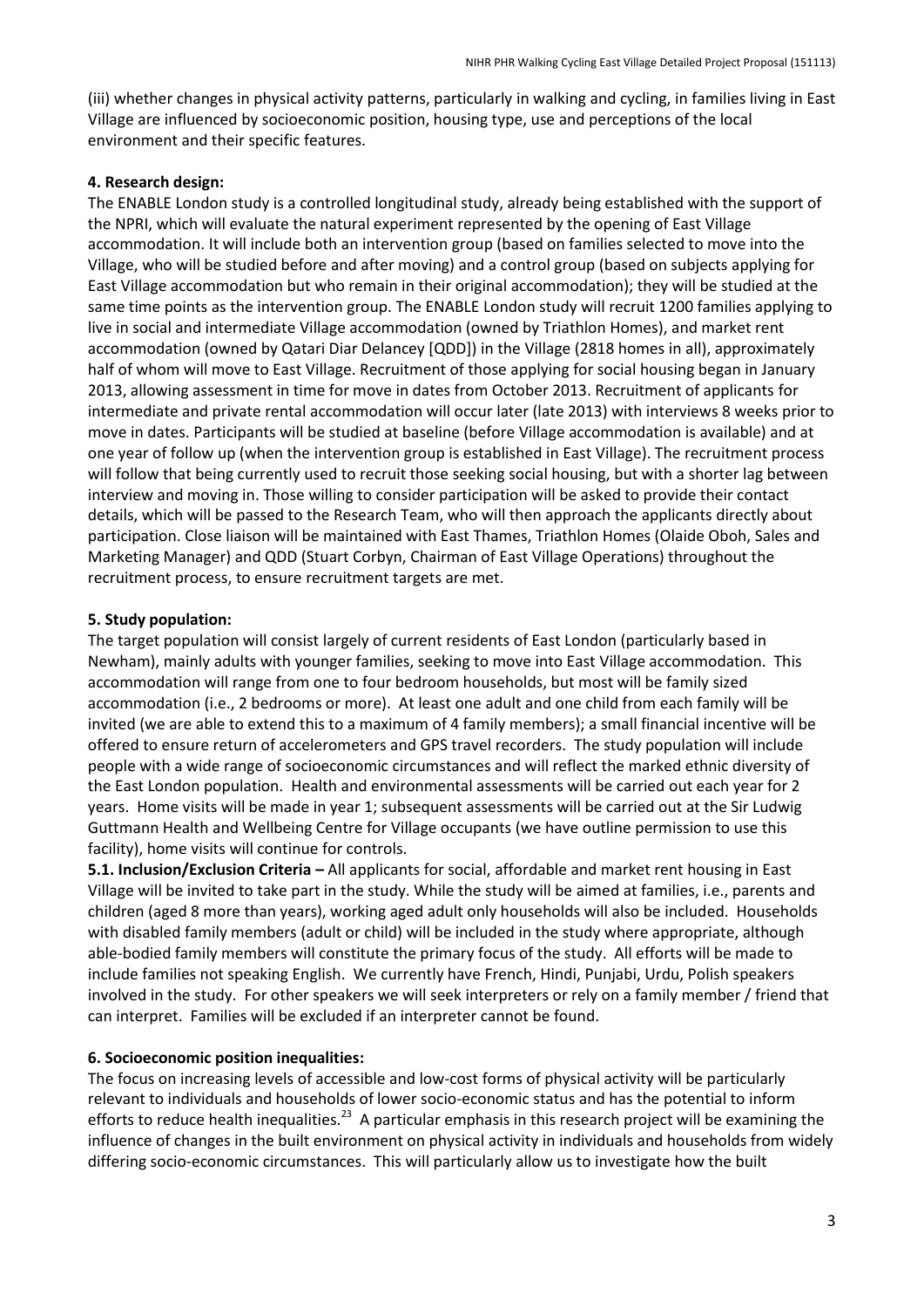environment can favourably influence physical activity (particularly walking and cycling) among low income groups, with least opportunity for recreational activities.<sup>23</sup>

#### **7. Planned interventions:**

The planned intervention is the explicitly masterplanned mixed-use development of the East Village as a residential neighbourhood incorporating commercial, retail, educational and transportation resources, which contrasts with the more ad hoc nature of residential neighbourhoods in Newham as a whole. Half the cohort participants will directly benefit from the East Village development, and its features of active design, in the second year of the study once they move in. Those who remain in their place of origin (largely in Newham) or move elsewhere will act as controls. This effectively constitutes a 'natural experiment' and offers an important opportunity to examine the impact of a major and focused change in the urban built environment which has been specifically designed to encourage walking, cycling and healthy living among residents (both children and adults) who will be from widely differing socioeconomic backgrounds. Homes are specifically designed to encourage healthy, active living. Design components of the East Village and environs that will plausibly impact positively on walking and cycling related physical activity include: improving access to, and upgrading the quality of, green space, increased access to public transportation (rail, tube and bus links) and active travel options (walking and cycling paths, see [http://www.youtube.com/watch?v=HD2evv6AJSE\)](http://www.youtube.com/watch?v=HD2evv6AJSE), design features of the local environment (such street furniture, provision and arrangement of pedestrianised space, public space aesthetics, secure bicycle parking) and the provision of new formal cycling and walking facilities in the Olympic Park such as the VeloPark, and cycle paths extend into the Lee Valley and connect to the London Cycle Network. A local school, the Chobham Academy, will be within walking distance and will provide schooling for all 3 to 19 year olds. Retail outlets will be located within easy walking distance for everyday use (creating plazas at ground level within dedicated areas of the Village). Restriction of resident car parking (where less than a sixth of homes will have a parking space) will be combined with improved public transport links to encourage residents to adopt active modes of transport. The study will therefore provide important evidence as to whether the built environment, including easy access to cycle paths and walkways, can alter health behaviours and outcomes, and if so whether any changes are observed equally across different housing types. Other developments on this scale have taken place, are underway or are being planned, but are less easily evaluated, given that the timescale of their development is much slower. The East Village thus offers an important opportunity for evaluation, with generalizable results that will inform evidencebased urban planning in the future. The intervention (East Village -E20), is already built. The Village is closed while the retrofit of kitchens is underway, the Village will be open to the public and for occupancy from November and December 2013, respectively. The rapid introduction of the intervention for public use and occupancy is one of the key advantages of the study.

#### **8. Methods proposed:**

Combining the novel GPS data with our established accelerometer data collection will allow us to describe both the level and location of physical activity within the physical environment (including identification of walking and cycling patterns in the intervention and control groups and the extent of change associated with moving to the East Village). In this method, both the accelerometer and GPS data are recorded at 10 second intervals, and are then combined (accGPS files) based upon matching the time stamp of the two sets of data. This allows the segmentation of accelerometer data into that recorded indoors and out of doors, and the objective measurement of time spent outside. Time spent outside is a significant and consistent predictor of children's physical activity, but until now has been measured poorly, generally by self-report or parent/teacher proxy. The use of GPS data allows a precise measure of time outdoors, and the combination with accelerometer data has allowed us to determine that outdoor physical activity is three-fold higher than indoors. Consequently, a built environment within the East Village that promotes greater independent mobility in children (by providing a safer environment) may be expected to increase time outdoors, and would also be expected to substantially increase young peoples physical activity levels. This will be explored in the new study. In addition, the methodology will allow particular journeys or time spent in different locations, to be identified and separated using GIS (so called 'spatial segmentation'). If there is higher physical activity in children in the Village, this methodology will enable us to investigate the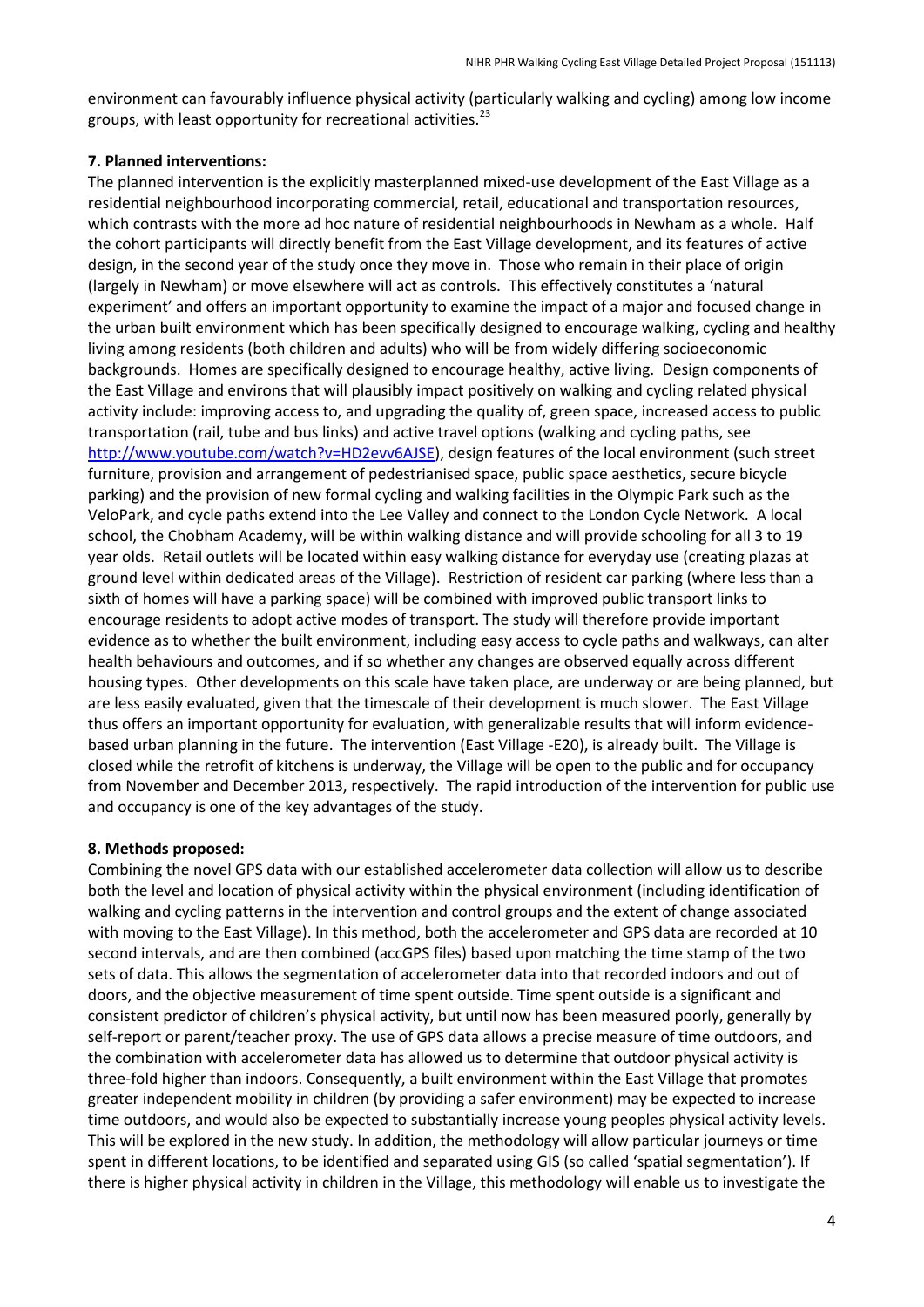potential sources of this. For example, this method has recently been used to show the contribution of walking to school to daily MVPA in young people <sup>37</sup> by separating time and activity within the journey from other outdoor physical activity that may be taking place. These data confirm a major contribution of walking to school to childrens MVPA, with the journey contributing approximately one third of childrens total daily MVPA. This precision is not possible with accelerometer data alone, since the location and activity being undertaken (whether the children are travelling or not) cannot be determined. Similarly, the allocation of combined accGPS data points to specific land use types using Ordnance Survey Mastermap data has enabled the investigation of whether any broad environmental features (such as greenspace) are associated with higher physical activity in children. Such studies have confirmed that greenspace is associated with higher physical activity levels in children, but has also identified the importance of built "hard" surfaces for activity. This proposal will link personal GPS data with fine-grained environmental data operationalized within GIS to allow detailed examination of patterns and locations of movement among study participants both within the East Village facility and elsewhere. Specific features of neighbourhood environments will be identified before and after participants move to the East Village (as well as control areas), particularly features that might promote walking and cycling. GIS derived measures include land-use mix, street connectivity, residential density, walkability and connectivity indices. Environmental data will be obtained from print and online secondary sources, public and commercial directories (Public Register of Food Premises, Yellow Pages, telephone directories and corporate websites) and local authority data. Location of green space, built environment characteristics, road and path networks, and related environmental variables (such as distance to The London VeloPark) will be identified using Ordnance Survey (OS) MasterMap Topography Layer, Address Layer 2 and Integrated Transport Network (ITN) datasets. These data will be supplemented and updated with public planning data provided by the Olympic Delivery Authority and local authorities, as well as public transport infrastructure data from Transport for London (TfL) sources. Design features of the intervention (East Village) and control neighbourhoods will also be collected using the POST tool.<sup>38</sup> In addition these data will be used to inform qualitative spatial narratives from participants. These allow researchers to analyse qualitative data in the context of the location in which it was gathered (by combining GPS and GIS data),<sup>39</sup> providing adult and child perspectives for reasons and purpose of travel and how the built environment influences travel behaviour and physical activity.

#### **9. Proposed outcome measures:**

Existing outcome measures assessed at each visit will include objectively measured physical activity over 7 days using Actigraph GT3X+ accelerometers and anthropometric measurements (including height, weight, bio-electrical impedance). The present proposal will strengthen outcome assessment by making a simultaneous 7-day assessment of location using GPS Travel recorders (Qstarz BT-1000XT) and using Geographical Information Systems (GIS) to provide objective data on environmental features (including land-use mix, street connectivity, residential density, walkability and connectivity indices). Simultaneous use of Actigraph accelerometers and GPS Travel recorders will allow us to specifically identify the walking and cycling components of physical activity; this approach has recently been employed by two of the Investigators (Professor Cooper, Dr Page).<sup>37;40</sup> In addition, GPS data will identify the geographical location at which different levels of physical activity (from sedentary to vigorous, using established cut-offs in accelerometer data) are carried out. The present application will therefore strengthen the investigation by allowing GPS assessment in all study participants (both adults and children), and quantification of accessibility (in terms of proximity) to features of the built environment. GIS assessment will allow the influence of local environmental resources (e.g., cycle paths, walkways, green space, leisure facilities, food retail outlets) on patterns of walking and cycling to be studied in detail. GIS data sources exist for some baseline and control locations, but will need to be analysed and extended to encompass all areas, including East Village. Together, these further measures will allow accelerometry data to be interpreted in depth, to explain the nature, reason and location of recorded activities, particularly walking and cycling. Moreover, it will allow the contribution of local walking and cycling to differences in physical activity, between those living in East Village compared to control areas, to be quantified.

#### **10. Assessment and follow-up:**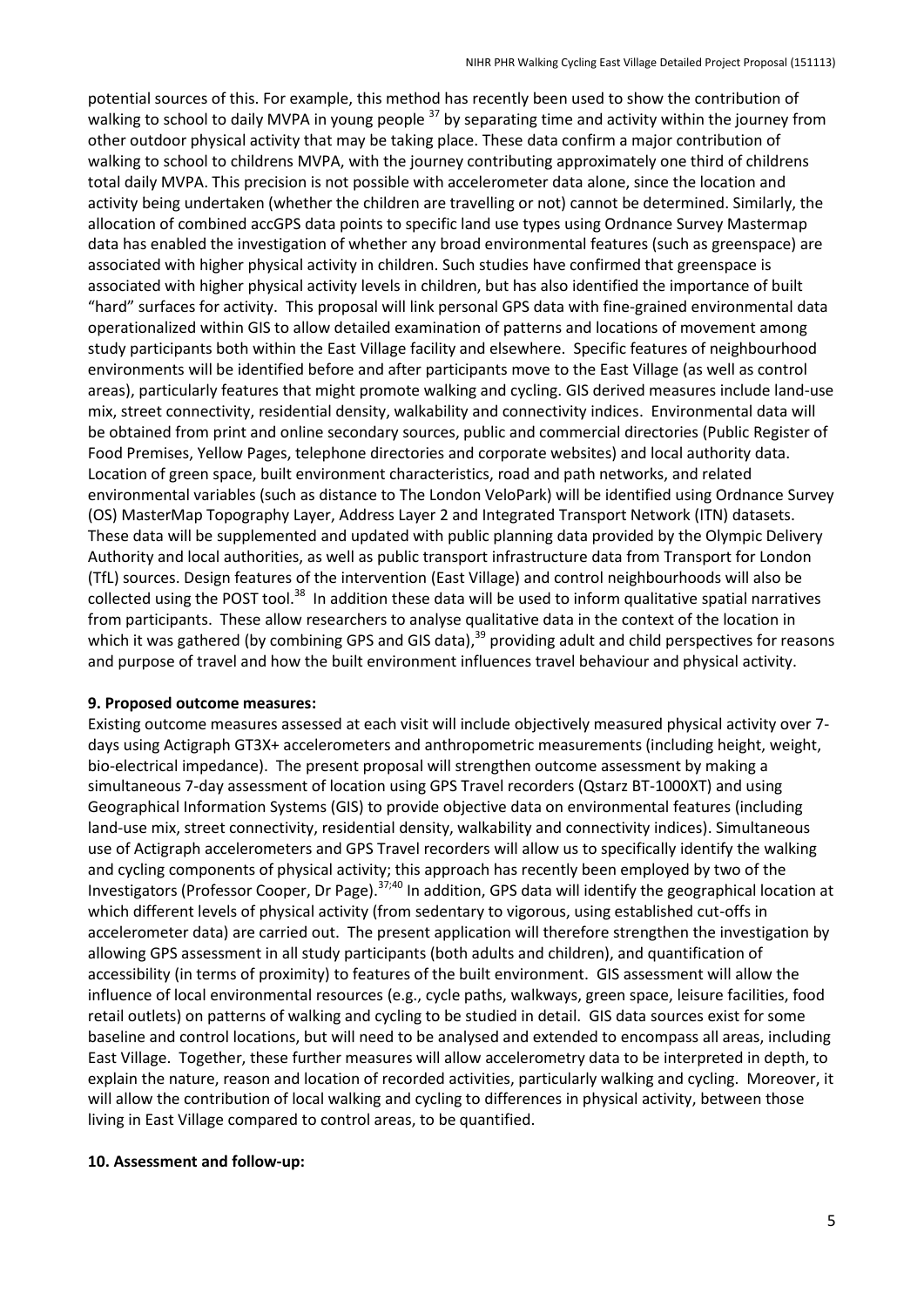Baseline and follow-up assessments after one year of study participants will be carried out at the participants' home (or at a convenient local location). The content of questionnaires and environmental assessment will be based on established methodologies (in many cases developed by the investigators), but will be refined using focus groups in a subgroup of families in different housing types. Questionnaires will be delivered in electronic form, and will include detailed information on walking and cycling in the local area. Spatial narratives (utilising the combined accelerometer/GPS/GIS data as prompts) from selected participants based on change in travel patterns will also be used to provide adult and child perspectives on reasons for, purpose of travel and choice of route. Information on self-defined ethnic origin (based on the Census, 2011) and a range of social markers will be collected (including employment status, income, duration and location of work), together with home address and postcode of residence, allowing distance to local amenities to be measured. Questions about general health / health status, well-being, anxiety, depression will be included (based on questions used in the Census, 2011, Integrated Household Survey, 2012, and EUROQUOL, 2009). Children and adults will be asked about attitudes to physical activities (including both sedentary, such as screen-time, and physically active forms) and factors which influence their physical activity behaviour. They will be asked about perceived personal, social and environmental influences on physical activity, their use of local recreational space (particularly walkways and cycle paths) and facilities (including costs incurred), especially at a family level. Parents/carers will be asked about rules/restrictions which they place on the activities of their child. We will ask parents about: the availability, accessibility (method of travel and journey times) and usage of local amenities (walkways, cycle paths, parks, swimming pools etc.); their perceptions of the safety of these amenities and the degree to which they permit their child independent or supervised use. We will also use the validated 'Neighbourhood Physical Activity Questionnaire' to gauge environmental correlates of walking within a neighbourhood,<sup>41</sup> the 'Neighbourhood Environment Walking Scale' (NEWS) to gauge perception of environment.<sup>42;43</sup> We will also ask questions to ascertain levels of social participation, support, cohesion and trust.<sup>44</sup> Uptake and use of walkways and cyclepaths by others may well impact on individual use.

#### **11. Proposed sample size:**

**11.1 Sample size for NPRI work -** The sample size is predicated by the ENABLE-London Study which will recruit 1200 families applying for social, affordable or market rent accommodation in East Village; approximately half of these families will be allocated to live in East Village and half will be in control homes located in the surrounding boroughs (i.e., 600 families in each group). Data from 2011 Census shows that Newham has one of the fastest growing populations, the largest average household size, and one of the highest proportion of the population with school-aged children. There are likely to be 3 family members on average per application (based Census 2011 data), and we propose to invite at least one adult and one child (>8 years of age) from each family to participate; thus a minimum of 2400 additional subjects will be examined at baseline (2013). Estimates of recruitment are based on a very conservative estimate of participation rate (43%) which has been markedly exceeded in pilot studies (70%). Statistical power calculations for the study have been based on the primary hypothesis of assessing whether moving into East Village increases physical activity, focusing on the number of steps taken, compared to the equivalent change in the control cohort based on analyzing children and adults separately. With a minimum of 1 adult from each of 420 families followed in the intervention group and 420 in the control group, we will have 90% power to detect a 0.27 SD change in continuous outcomes, based on two sided significance tests at P=0.01. We would have 80% power to detect a 0.19 SD change at p < 0.05. We will be similarly powered to detect a difference in children, if comparable recruitment rates are achieved. Assuming a common standard deviation for change in number of steps per day of 2200 (based on earlier studies), in adults we will have 90% power at P=0.01 to detect an increase of 587 steps/day and 80% power at P=0.05 to detect an increase of 425 steps per day. In children, we will have 90% power to detect a difference of 673 steps/day at P=0.01 and 80% power to detect a difference of 488 steps/day at p=0.05. This should be viewed in the context of an average 10,000 steps per day, and we would view an average 5% increase as a worthwhile average population level increase. If a difference is observed, the degree to which this can be attributed to walking and cycling in the local area will be quantified.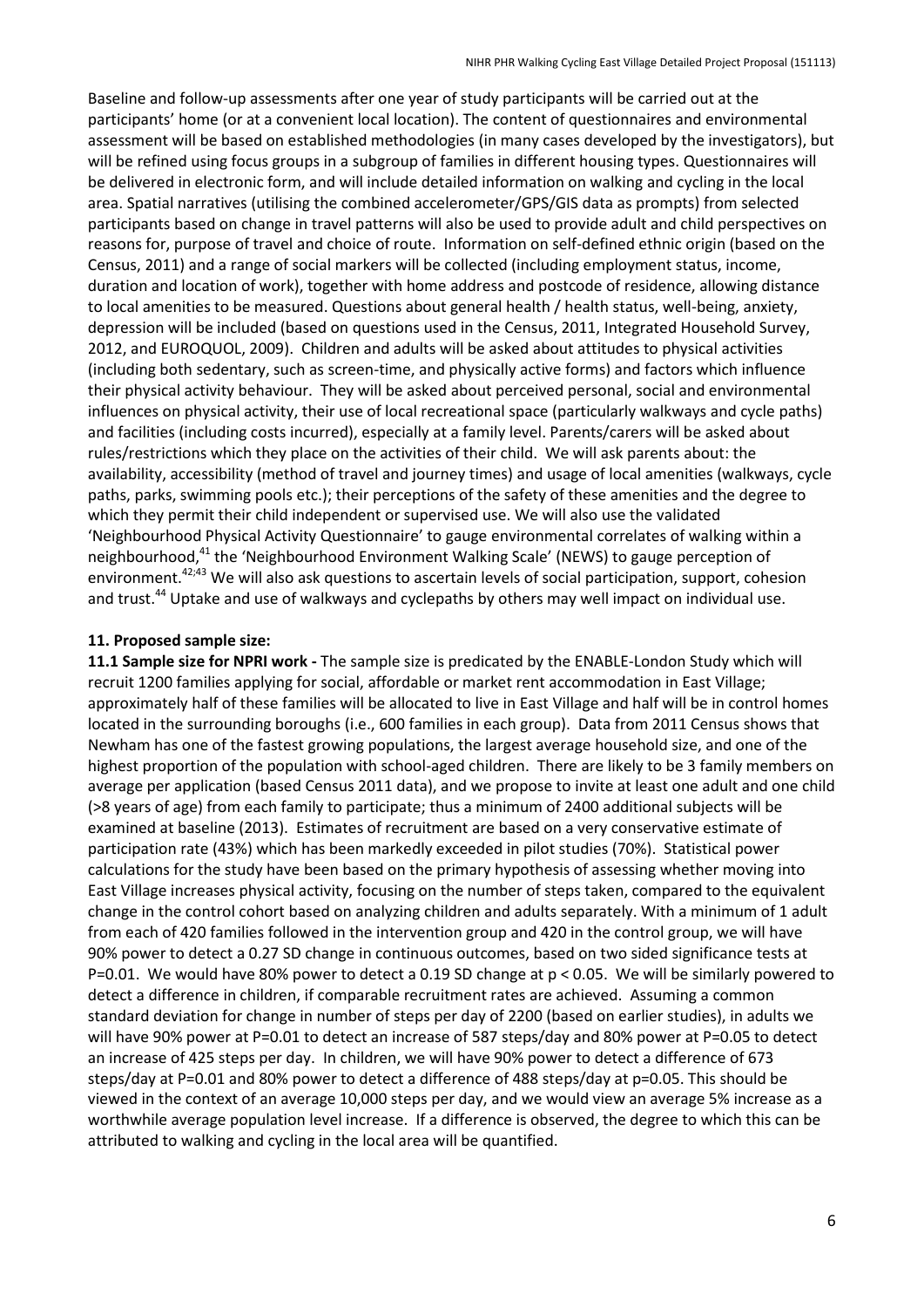**11.2 Proposed extension to NPRI work -** Accelerometers and GPS receivers will record activity and location every 10 seconds for 7 days for each individual at both sweeps of data collection. Stitching the accelerometer and GPS records together matched on time will enable plotting of individuals routes in both space and time (see Figure 1). $40$ 



Figure 1. Map of combined accelerometer and GPS data points for pupils (n=31; 10 boys, 21 girls) who walked to the largest of the four schools in the study, 8:00AM to 9:00AM <sup>40</sup>

Activity volume and time in MVPA will thus be geocoded and time stamped, allowing us to attribute modes of transport (foot, bike, car etc) and level of activity. This will allow quantification of various measures of walking and cycling in relation to any geo-codeable object. For example we will be able to assess the amount of walking taking place within 1 mile of a person's residence both before and after moving into the East Village. Thus if an overall change in activity occurs this should allow us to ascertain whether changes in physical activity have taken place at particular locations, the duration of the activity and the type of activity. For example, we would be able to quantify the number of steps taken within a certain distance of their home and whether it is associated with particular locations. Analysis of change in such measures is feasible using the same approach as for overall physical activity, subject to acknowledging that such analyses are post hoc. Tracking mobility through the environment allows us to develop measures of travel routes and activity space precisely since residents engage in a multitude of activities both inside and outside their local environment.<sup>45</sup> Changes in the activity in the control group will also be important to examine in this way as their local environment may change over time (although potential for environmental changes will be more limited) and participants may move residence to other locations. Data from the control group will enhance the external validity and generalisability of the findings. GIS data will provide a much finer grained data on specific aspects of the built environment and environmental variables e.g. location and area of green space, road and path networks and distance to a variety of facilities using Ordnance Survey maps, public transport infrastructure.<sup>46</sup> Design features in intervention and control neighbourhoods will be collected using the POST tool.<sup>38</sup> Unpacking daily activities in relation to GPS data and linking this with GIS indices is a labour intensive task but a necessary step to understand and interpret the nature of any changes in walking and cycling patterns.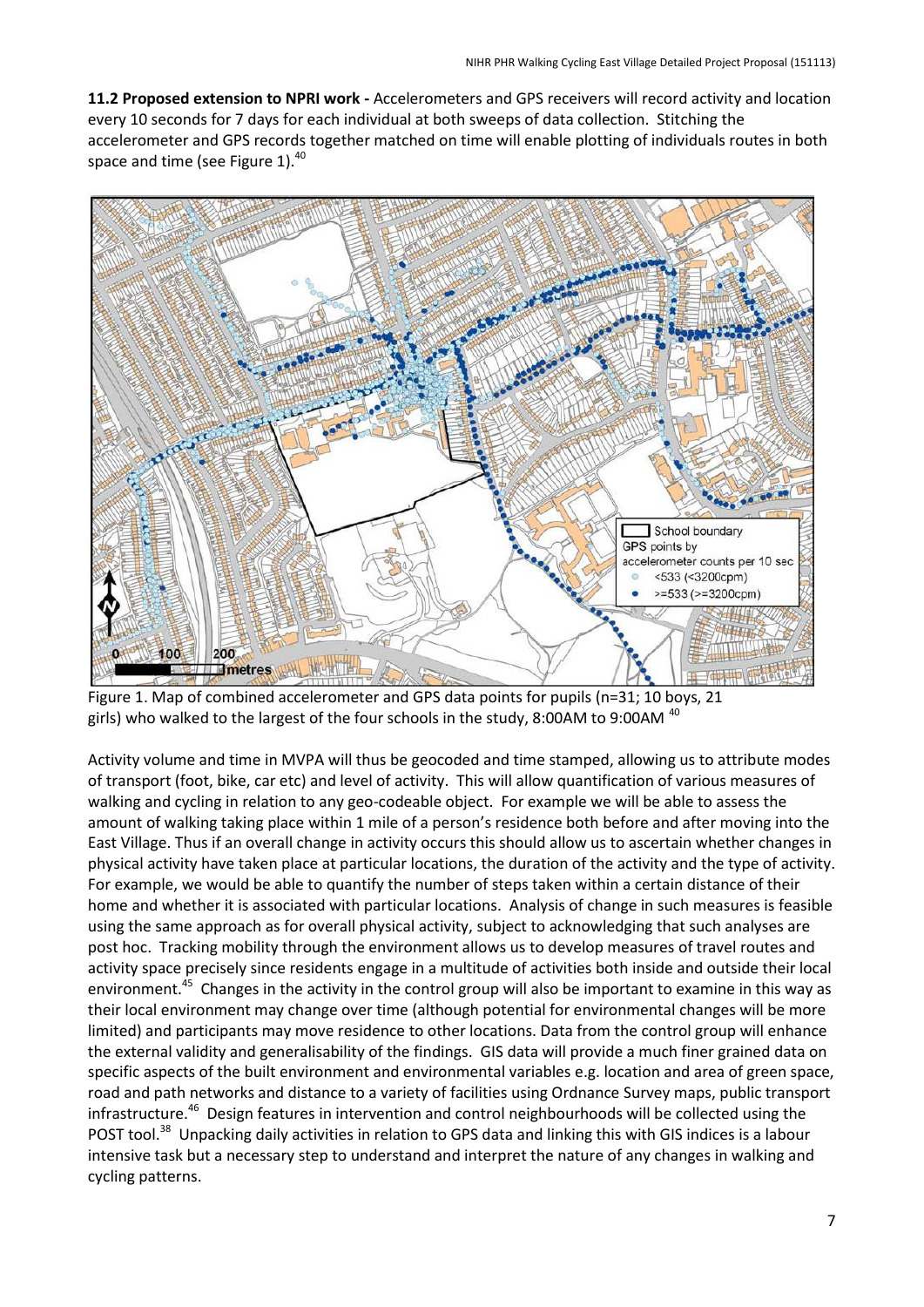#### **12. Statistical analysis:**

**12.1 Analyses funded by NPRI -** Initial analyses will define baseline characteristics, including physical activity levels, frequency and duration of walking and cycling, in families allocated to live in East Village and control families; this will provide evidence of comparability between these two groups. The main analyses will examine the absolute change in within-family levels of physical activity from before to after moving into the Village, and will compare these changes in physical activity with those in the control areas. All analyses will allow for the hierarchical nature of the data, using multilevel models to take appropriate account of factors operating at an individual and family level in Village and control areas. Models will examine whether any differences between the intervention and control groups are modified by housing type and socioeconomic factors. We will also examine the influence of age group, gender, ethnic group, social class, proximity and accessibility to certain facilities. The extent to which changes in physical activity, particularly walking and cycling, in families living in the Village can be directly attributed to use of local facilities, and which facilities in particular, will be examined using data from questionnaires

**12.2 Proposed extension of NPRI funded analysis -** If changes in physical activity are observed we will be able to use the GPS data to describe walking and cycling patterns within the locality of participants place of residence both before and after they move into the East Village and at baseline and follow-up in the control group. In order to explore whether certain activities are linked to the location of features within the built environment such as parks, open spaces, cycle paths or retail outlets. Individual GPS traces will be linked with individual daily accelerometer data in order to unpack daily activities by time of day, duration, space location, speed or intensity of activity, type of activity (e.g. walking, cycling, running) or mode of transport. Mapping out the activity space in this way (see Figure 1) is important because residents are likely to engage in a multitude of activities both within and outside their local environment. Once we have unpacked the physical activity data in this way we will be able to attribute changes in walking and cycling to a specific location at a particular time. GIS mapping of the local area will add texture and allow us to interpret why changes in physical activity (specifically changes in patterns of walking and cycling) are happening. Some of the GIS indices will reflect more broadly the measures of the physical and built environment but we will be able to examine the finer details of the built environment of locations indentified by the GPS system where walking and cycling are occurring spatially. GIS measures will capture changes in exposure to the environment in intervention and control groups by measuring environmental variables at each wave of data collection. Construction of spatial maps will provide objective measures of accessibility to built environment features recorded as density or raw counts (measure of intensity of exposure to features of the built environment) but it will be important to create weighted counts adjusted for population or geographical area when trying to explain the distribution of features across areas as these may provide an explanation as to why some features appear in greater numbers in some areas and not others;<sup>47</sup> proximity metrics based on road network or buffers provide a refined individual-level metrics of density with buffers from household location. A buffer is a boundary that is placed around areas or points such as around a household or administrative unit. For example, the number of supermarkets within a buffer could be used to estimate a household's accessibility to supermarkets. Absolute metrics that express the density or proximity of particular environmental characteristics (e.g., spatial accessibility to green space and formal facilities (for walking and cycling); accessibility to shops, community facilities and other destinations, public transportation and traffic free walking routes (for walking) and cycle paths (for cycling) will be supplemented with relative metrics that aim to elucidate the importance, and appropriate balance, of a mix of these environmental resources as part of an integrated residential neighbourhood.

Time-dependent covariates that might affect absolute levels of physical activity such as weather and daylight should, by design, be balanced between the intervention and control area by examining families at similar times of year. Linkage of meteorological data (temperature, rainfall etc.) will allow more refined assessment of weather and season as effect modifiers. The analysis of GPS and GIS data in relation to changes in physical activity (especially walking and cycling) will substantively be interpretive. We will examine whether interpretation is influenced by individual level factors such as age, sex, access to motor vehicle, perception of safety and willingness of an individual to access the resource. With numerical GPS and GIS measures (continuous, categorical or binary metrics) we will use multi-level analysis to take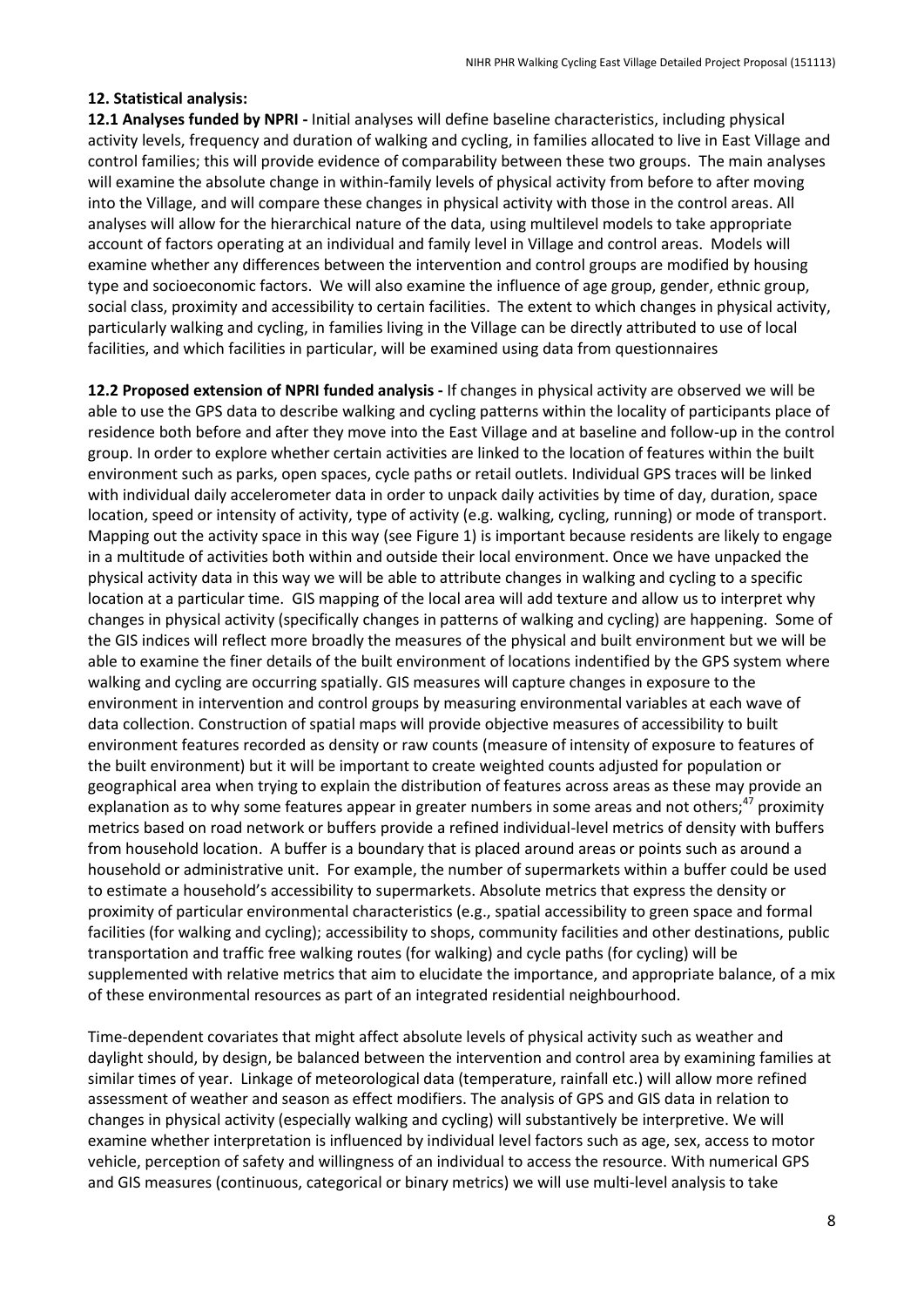account of the repeated measures of physical activity within individuals and clustering of individuals within households; it is likely that we will analyse children and adults separately as the determinants of change in walking or cycling may vary. We will interpret univariate patterns initially and then expand models to interpret the interplay between GPS indices, GIS indices and individual level factors in multiple variable models.

# **13. Ethical arrangements:**

The proposal already has full ethical approval from the City Road and Hampsted Ethical Review Board for the collection of data (including use of GPS monitors). As the GIS element of the work does not involve individuals an amendment to protocol will not be necessary.

# **14. Research Governance:**

St George's, University of London is the nominated sponsor for the research. The PI will be responsible for study management, and will oversee liaison with co-investigators and GPS / GIS researchers at their respective institutions; the PI will be accountable for delivery of the proposed aims. The already appointed steering committee (chaired by Dr Hazel Inskipp) who are not directly involved in the day-to-day management of the study, will oversee the direction of the study. Regular bi-monthly meetings of London based co-investigators will ensure study goals are achieved. Sub-group meetings involving external investigators will be held to ensure study milestones for specific areas of inquiry. Emails and teleconferences will be used given the international and national geography of the investigators. However, opportunistic meetings will also be scheduled when investigators are commonly located. The Joint Research Office at St George's (working closely with colleagues at LSHTM, Bristol) will be responsible for financial management of the project.

# **15. Project timetable and milestones:**

The study will take 36 months to complete. The research timetable is governed by recruitment of participants into the study (contingent on availability of East Village accommodation and East Thames, Triathlon housing associations). With a gradual build-up of housing recruitment, we have developed and established acceptability of study protocols and have recruited 390 households in the first 8 months of the ENABLE London study; so far 287 (74%) have been seen (of which half will move into East Village, while half will not). It has also allowed us, using our own resources, to pilot GPS wear in conjunction with accelerometry in a sub-set of over 100 study participants, and demonstrate compliance with wear and collection of good quality data in a sub-study of these participants. Should this proposal be funded, these households / areas will be re-visited where appropriate to ensure GPS and GIS measures are obtained. The first two years (January 2014 to 2016) will see recruitment of research assistants at Bristol and LSHTM to provide these data. Base-line recruitment will be complete in summer 2014, with follow up to summer 2015. The study is structured so that baseline and one-year follow-up fall within the same season. Continuation of the existing project manager (Miss Bina Ram) from February 2015 to July 2015 will allow continued co-ordination of the project and ensure all elements of the field work are complete. A Statistician / Epidemiolgist at St George's will begin analysing baseline data as of January 2015, with a one year overlap with the GIS (LSHTM) and GPS (Bristol) focused researchers. Completion of the project, including publication of main findings, is scheduled for January 2017.

|                                                                  | <b>Timeline</b> | Jan 2014-<br><b>Dec 2014</b><br><i><b>VINIMARIA</b></i> |  |  | Jan 2015-       |  |  |  | Jan 2016- |                 |  |  |                            |
|------------------------------------------------------------------|-----------------|---------------------------------------------------------|--|--|-----------------|--|--|--|-----------|-----------------|--|--|----------------------------|
|                                                                  |                 |                                                         |  |  | <b>Dec 2015</b> |  |  |  |           | <b>Dec 2016</b> |  |  |                            |
| GPS RA1 (University of Bristol)                                  |                 |                                                         |  |  |                 |  |  |  |           |                 |  |  |                            |
| GIS RA2 (LSHTM)                                                  |                 | <i><b>TITIONALITIITI</b></i>                            |  |  |                 |  |  |  |           |                 |  |  |                            |
| Continuation of study co-ordinator (SGUL)                        |                 |                                                         |  |  |                 |  |  |  |           |                 |  |  |                            |
| Statistician / Epidemiolgist RA3 (SGUL)                          |                 |                                                         |  |  |                 |  |  |  |           |                 |  |  | <i><b>TATALOGICALE</b></i> |
| <b>Tasks and Milestones</b>                                      |                 |                                                         |  |  |                 |  |  |  |           |                 |  |  |                            |
| Identification of primary and secondary measures of environment  |                 |                                                         |  |  |                 |  |  |  |           |                 |  |  |                            |
| exposure for a range of variables (RA1, RA2)                     |                 |                                                         |  |  |                 |  |  |  |           |                 |  |  |                            |
| Data collection, data cleaning, and operationalization within an |                 |                                                         |  |  |                 |  |  |  |           |                 |  |  |                            |
| appropriate structure, e.g., creation of Spatial Database,       |                 |                                                         |  |  |                 |  |  |  |           |                 |  |  |                            |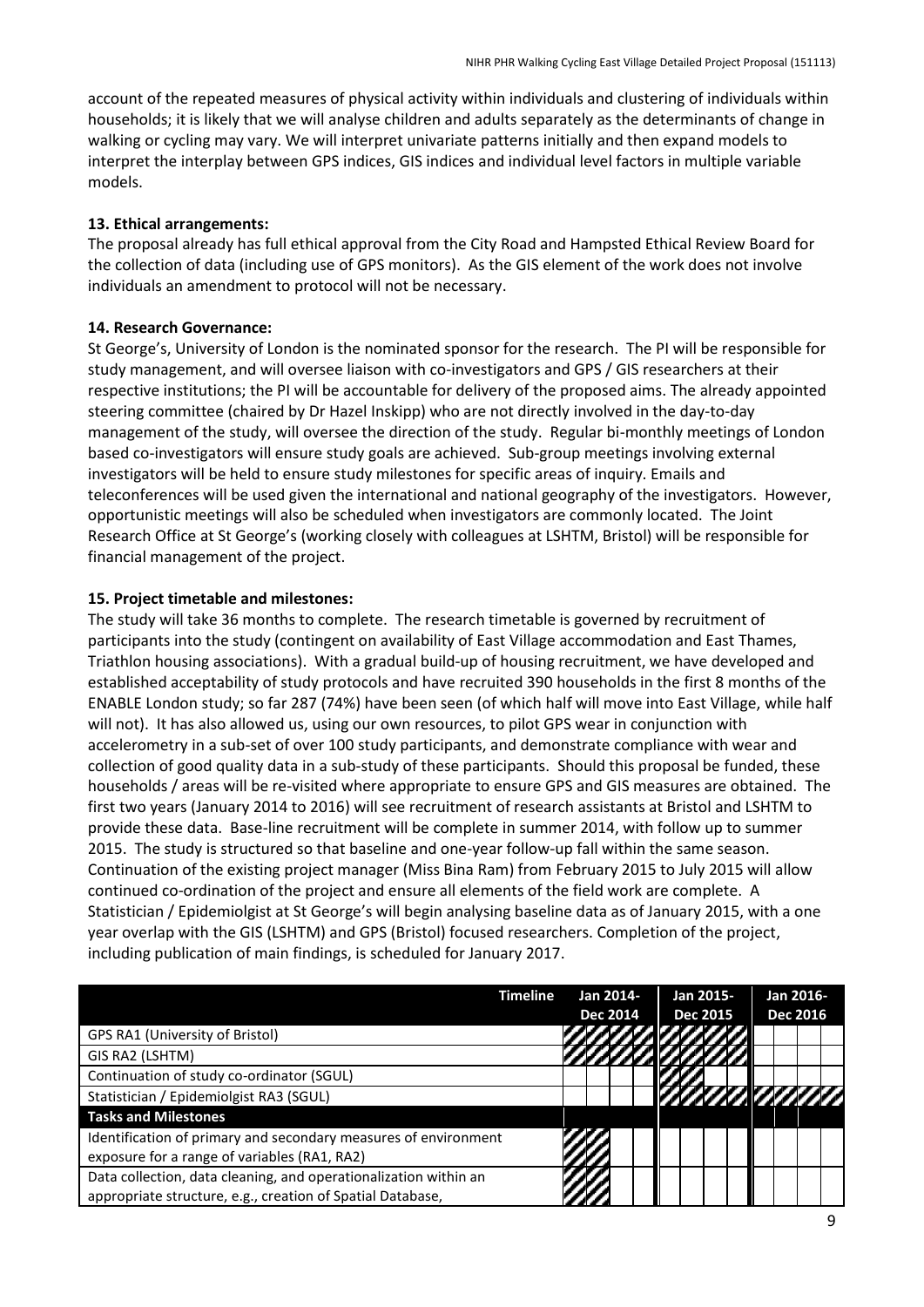| <b>Timeline</b>                                                           | Jan 2014-       |  |  |  |  |  |  | Jan 2015- |  |  | Jan 2016- |  |  |  |  |  |  |  |  |  |  |                 |  |  |                 |  |  |
|---------------------------------------------------------------------------|-----------------|--|--|--|--|--|--|-----------|--|--|-----------|--|--|--|--|--|--|--|--|--|--|-----------------|--|--|-----------------|--|--|
|                                                                           | <b>Dec 2014</b> |  |  |  |  |  |  |           |  |  |           |  |  |  |  |  |  |  |  |  |  | <b>Dec 2015</b> |  |  | <b>Dec 2016</b> |  |  |
| Examine cross-sectional associations and writing-up of methods and        |                 |  |  |  |  |  |  |           |  |  |           |  |  |  |  |  |  |  |  |  |  |                 |  |  |                 |  |  |
| survey papers based on year one data                                      |                 |  |  |  |  |  |  |           |  |  |           |  |  |  |  |  |  |  |  |  |  |                 |  |  |                 |  |  |
| Data collection, cleaning and linkage to year 1 data                      |                 |  |  |  |  |  |  |           |  |  |           |  |  |  |  |  |  |  |  |  |  |                 |  |  |                 |  |  |
| Creation of year 2 metrics (with East Village focus), analysis of change, |                 |  |  |  |  |  |  |           |  |  |           |  |  |  |  |  |  |  |  |  |  |                 |  |  |                 |  |  |
| identification of key outcomes, research & writing of 2 primary papers    |                 |  |  |  |  |  |  |           |  |  |           |  |  |  |  |  |  |  |  |  |  |                 |  |  |                 |  |  |
| Statistical analysis and continued write-up of ENABLE London data         |                 |  |  |  |  |  |  |           |  |  |           |  |  |  |  |  |  |  |  |  |  |                 |  |  |                 |  |  |
| examining change in other health behaviours associated / attributed to    |                 |  |  |  |  |  |  |           |  |  |           |  |  |  |  |  |  |  |  |  |  |                 |  |  |                 |  |  |
| increased walking / cycling (RA3)                                         |                 |  |  |  |  |  |  |           |  |  |           |  |  |  |  |  |  |  |  |  |  |                 |  |  |                 |  |  |
| Project team meetings (face-to-face and/or virtual)                       |                 |  |  |  |  |  |  |           |  |  |           |  |  |  |  |  |  |  |  |  |  |                 |  |  |                 |  |  |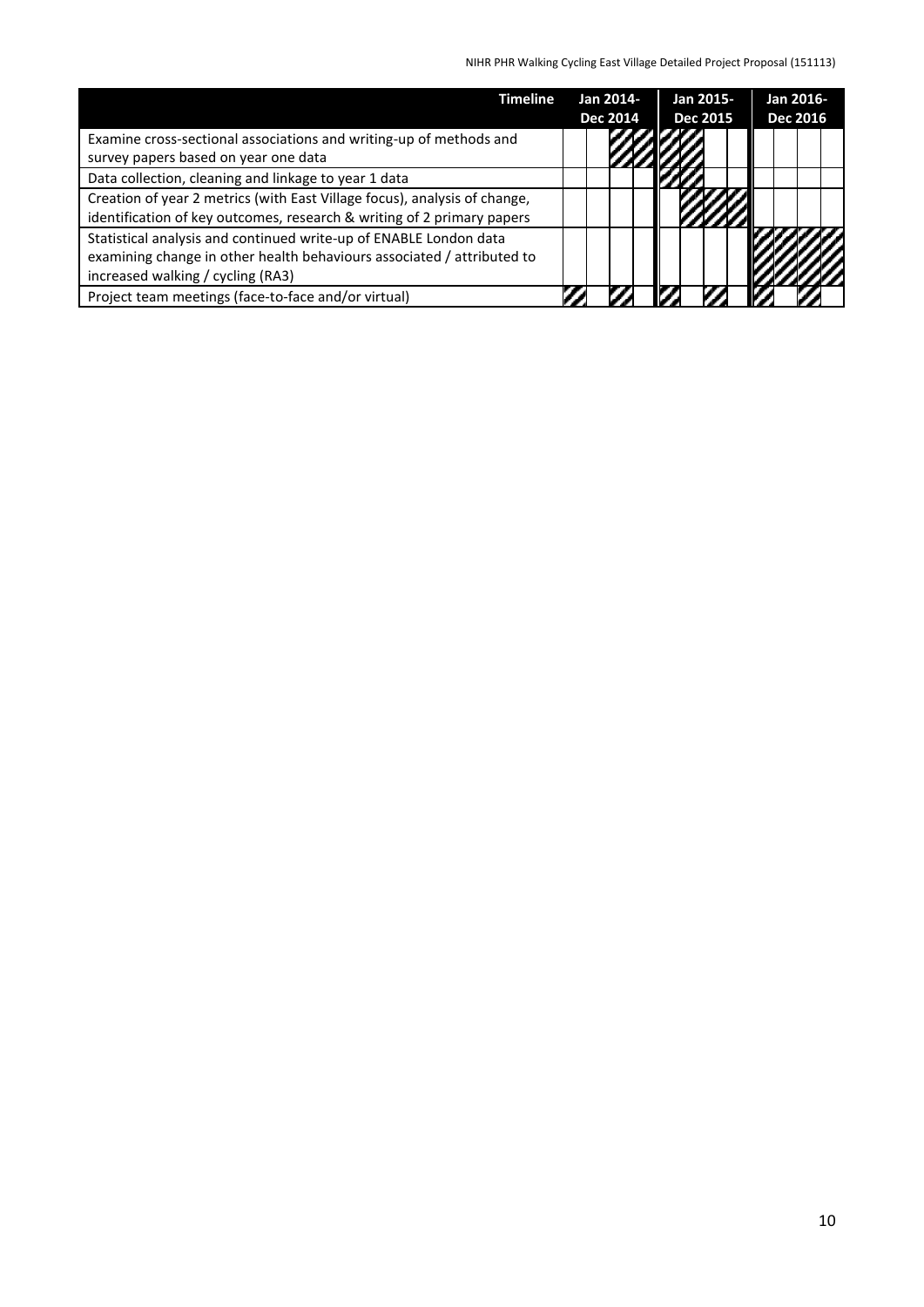#### **References**

- (1) Nocon M, Hiemann T, Muller-Riemenschneider F, Thalau F, Roll S, Willich SN. Association of physical activity with all-cause and cardiovascular mortality: a systematic review and meta-analysis. *Eur J Cardiovasc Prev Rehabil* 2008; 15(3):239-246.
- (2) Fogelholm M, Kukkonen-H[arjula K. Does physical activity prev](http://www.farrellreview.co.uk/)ent weight gain--a systematic review. *Obes Rev* 2000; 1(2):95-111.
- (3) Li TY, Rana JS, Manson JE, Willett WC, Stampfer MJ, Colditz GA et al. Obesity as compared with physical activity in predicting risk of coronary heart disease in women. *Circulation* 2006; 113(4):499- 506.
- (4) Hu FB, Stampfer MJ, Colditz GA, Ascherio A, Rexrode KM, Willett WC et al. Physical activity and risk of stroke in women. *JAMA* 2000; 283(22):2961-2967.
- (5) Lakka TA, Venalainen JM, Rauramaa R, Salonen R, Tuomilehto J, Salonen JT. Relation of leisure-time physical activity and cardiorespiratory fitness to the risk of acute myocardial infarction. *N Engl J Med* 1994; 330(22):1549-1554.
- (6) Lee IM, Hennekens CH, Berger K, Buring JE, Manson JE. Exercise and risk of stroke in male physicians. *Stroke* 1999; 30(1):1-6.
- (7) Owen CG, Nightingale CM, Rudnicka AR, Sattar N, Cook DG, Ekelund U et al. Physical activity, obesity and cardiometabolic risk factors in 9- to 10-year-old UK children of white European, South Asian and black African-Caribbean origin: the Child Heart And health Study in England (CHASE). *Diabetologia* 2010; 53(8):1620-1630.
- (8) Ness AR, Leary SD, Mattocks C, Blair SN, Reilly JJ, Wells J et al. Objectively measured physical activity and fat mass in a large cohort of children. *PLoS Med* 2007; 4(3):e97.
- (9) Riddoch CJ, Andersen LB, Wedderkopp N, Harro M, Klasson-Heggebo L, Sardinha LB et al. Physical activity levels and patterns of 9- and 15-yr-old European children. *Med Sci Sports Exerc* 2004; 36(1):86-92.
- (10) Ortega FB, Ruiz JR, Sjostrom M. Physical activity, overweight and central adiposity in Swedish children and adolescents: the European Youth Heart Study. *Int J Behav Nutr Phys Act* 2007; 4:61.
- (11) Sardinha LB, Andersen LB, Anderssen SA, Quiterio AL, Ornelas R, Froberg K et al. Objectively measured time spent sedentary is associated with insulin resistance independent of overall and central body fat in 9- to 10-year-old Portuguese children. *Diabetes Care* 2008; 31(3):569-575.
- (12) Ekelund U, Neovius M, Linne Y, Brage S, Wareham NJ, Rossner S. Associations between physical activity and fat mass in adolescents: the Stockholm Weight Development Study. *Am J Clin Nutr* 2005; 81(2):355-360.
- (13) Wittmeier KD, Mollard RC, Kriellaars DJ. Physical activity intensity and risk of overweight and adiposity in children. *Obesity (Silver Spring)* 2008; 16(2):415-420.

(14) Ekelund U, Sardinha LB, Anderssen SA, Harro M, Franks PW, Brage S et al. Associations between objectively assessed physical activity and indicators of body fatness in 9- to 10-y-old European children: a population-based study from 4 distinct regions in Europe (the European Youth Heart Study). *Am J Clin Nutr* 2004; 80(3):584-590.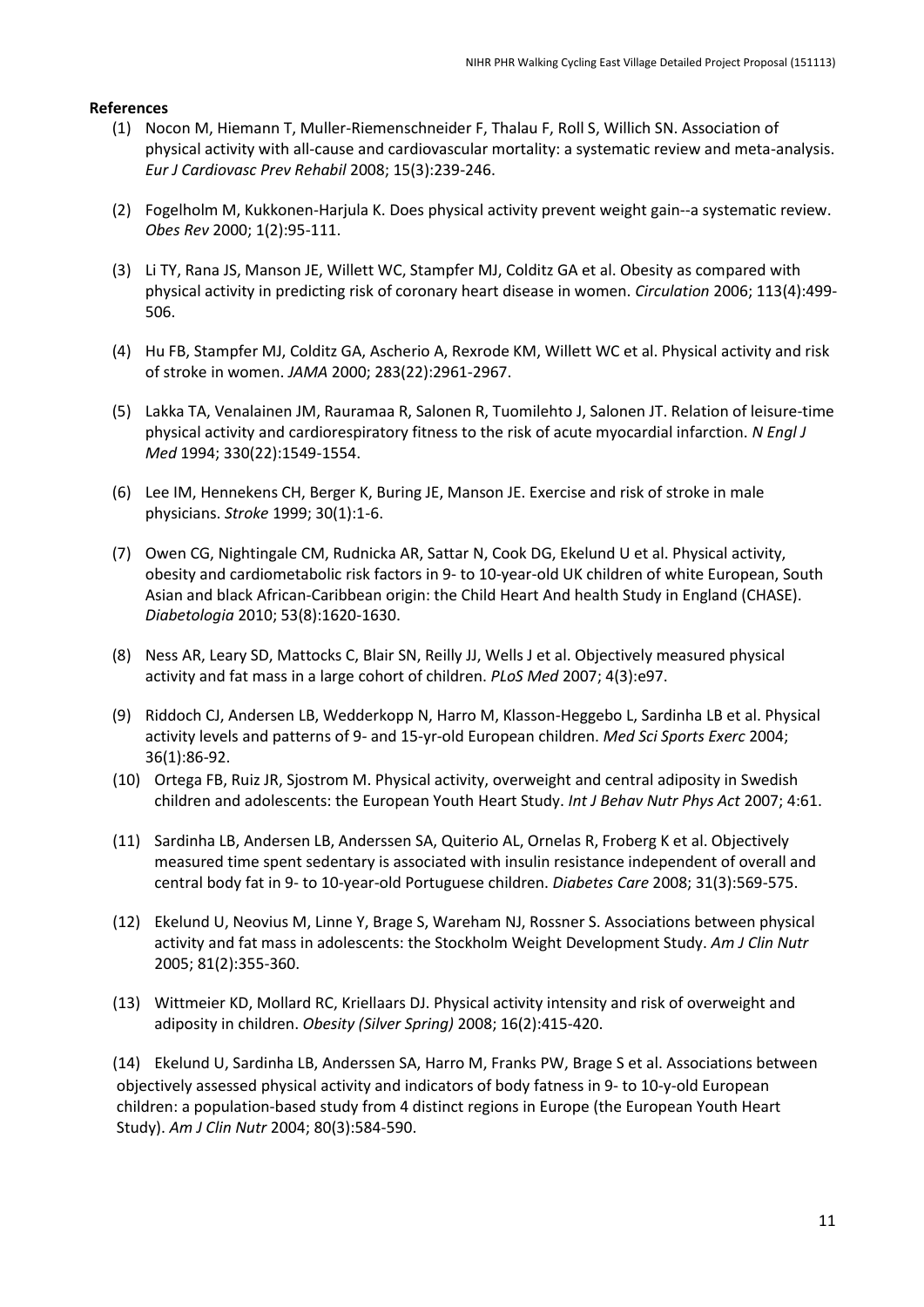- (15) Gidding SS, Barton BA, Dorgan JA, Kimm SY, Kwiterovich PO, Lasser NL et al. Higher self-reported physical activity is associated with lower systolic blood pressure: the Dietary Intervention Study in Childhood (DISC). *Pediatrics* 2006; 118(6):2388-2393.
- (16) NICE public health guidance 8. Promoting and creating built or natural environments that en. Available: http://www.nice.org.uk/nicemedia/pdf/PH008guidance.pdf [Accessed August 2013]; 2008.
- (17) Department of Health. 2009 Annual Report of the Chief Medical Officer. Available: http://www.sthc.co.uk/Documents/CMO\_Report\_2009.pdf [Acessed August 2013]; 2009.
- (18) Department of Health PAHIaP. Start active, stay active: a report on physical activity from the four home countries' Chief Medical Officers. Crown Copyright; 2011.
- (19) Telama R, Yang X, Viikari J, Valimaki I, Wanne O, Raitakari O. Physical activity from childhood to adulthood: a 21-year tracking study. *Am J Prev Med* 2005; 28(3):267-273.
- (20) Santos MP, Page AS, Cooper AR, Ribeiro JC, Mota J. Perceptions of the built environment in relation to physical activity in Portuguese adolescents. *Health Place* 2009; 15(2):548-552.
- (21) Reilly JJ, Methven E, McDowell ZC, Hacking B, Alexander D, Stewart L et al. Health consequences of obesity. *Arch Dis Child* 2003; 88(9):748-752.
- (22) Owen CG, Whincup PH, Orfei L, Chou QA, Rudnicka AR, Wathern AK et al. Is body mass index before middle ag[e related to coronary heart disease risk in later life? Evidence](http://www.nice.org.uk/nicemedia/pdf/PH008guidance.pdf) from observational studies. *Int J Obes (Lond)* 2009; 33(8):866-877.
- (23) Marmot M, Allen J, Goldblatt P, Boyce T, McNeish D, Grady M et al. Fair society, healthy lives: The [Marmot review: Strategic Review of Health Inequalities in En](http://www.sthc.co.uk/Documents/CMO_Report_2009.pdf)gland post-2010. Available: http://www.ucl.ac.uk/whitehallII/pdf/FairSocietyHealthyLives.pdf [Acessed August 2013]; 2008.
- (24) Turrell G, Haynes M, Wilson LA, Giles-Corti B. Can the built environment reduce health inequalities? A study of neighbourhood socioeconomic disadvantage and walking for transport. *Health Place* 2013; 19:89-98.
- (25) Davison KK, Lawson CT. Do attributes in the physical environment influence children's physical activity? A review of the literature. *Int J Behav Nutr Phys Act* 2006; 3:19.
- (26) McCormack G, Giles-Corti B, Lange A, Smith T, Martin K, Pikora TJ. An update of recent evidence of the relationship between objective and self-report measures of the physical environment and physical activity behaviours. *J Sci Med Sport* 2004; 7(1 Suppl):81-92.
- (27) Saelens BE, Sallis JF, Frank LD. Environmental correlates of walking and cycling: findings from the transportation, urban design, and planning literatures. *Ann Behav Med* 2003; 25(2):80-91.
- (28) Owen N, Humpel N, Leslie E, Bauman A, Sallis JF. Understanding environmental influences on walking; Review and research agenda. *Am J Prev Med* 2004; 27(1):67-76.
- (29) Brown BB, Yamada I, Smith KR, Zick CD, Kowaleski-Jones L, Fan JX. Mixed land use and walkability: [Variations in land use measures and relationships with BMI, overw](http://www.ucl.ac.uk/whitehallII/pdf/FairSocietyHealthyLives.pdf)eight, and obesity. *Health Place* 2009; 15(4):1130-1141.
- (30) Bell JF, Wilson JS, Liu GC. Neighborhood greenness and 2-year changes in body mass index of children and youth. *Am J Prev Med* 2008; 35(6):547-553.
- Paulo Program as a model for using physical activity to promote health. *Rev Panam Salud Publica* 12 (31) Matsudo SM, Matsudo VR, Araujo TL, Andrade DR, Andrade EL, de Oliveira LC et al. The Agita Sao 2003; 14(4):265-272.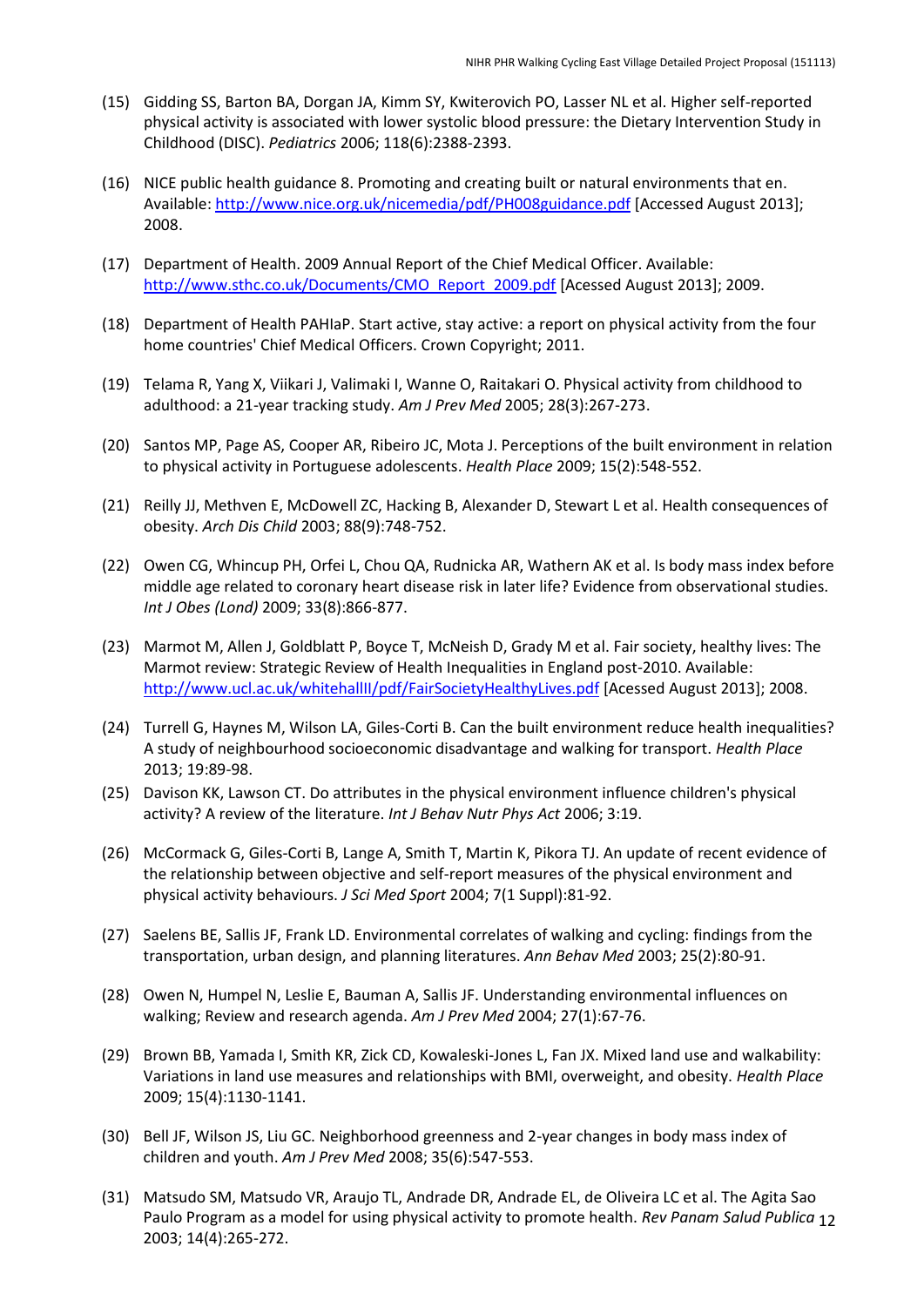- (32) Brug J, van Lenthe FJ, Kremers SP. Revisiting Kurt Lewin: how to gain insight into environmental correlates of obesogenic behaviors. *Am J Prev Med* 2006; 31(6):525-529.
- (33) Badland HM, Schofield GM, Witten K, Schluter PJ, Mavoa S, Kearns RA et al. Understanding the Relationship between Activity and Neighbourhoods (URBAN) Study: research design and methodology. *BMC Public Health* 2009; 9:224.
- (34) Brownson RC, Hoehner CM, Day K, Forsyth A, Sallis JF. Measuring the built environment for physical activity: state of the science. *Am J Prev Med* 2009; 36(4 Suppl):S99-123.
- (35) Mokhtarian PL, Cao X. Examining the impacts of residential self-selection on travel behavior: A focus on methodologies. *Transportation Research Part B* 2008; 42:204-228.
- (36) Sallis JF, Bowles HR, Bauman A, Ainsworth BE, Bull FC, Craig CL et al. Neighborhood environments and physical activity among adults in 11 countries. *Am J Prev Med* 2009; 36(6):484-490.
- (37) Southward EF, Page AS, Wheeler BW, Cooper AR. Contribution of the school journey to daily physical activity in children aged 11-12 years. *Am J Prev Med* 2012; 43(2):201-204.
- (38) School of Population Health TUoWA. The Quality of Public Open Space Audit Tool (POST). Available: http://www.sph.uwa.edu.au/research/cbeh/projects/post [Acessed August 2013]; 2013.
- (39) Jones P, Evans J. The spatial transcript: analysing mobilities through qualitative GIS. *Area* 2012; 44(1):92-99.
- (40) Cooper AR, Page AS, Wheeler BW, Griew P, Davis L, Hillsdon M et al. Mapping the walk to school using accelerometry combined with a global pดูกitiดุกเหน<sub>็</sub>และรูป ในการ 2010 ในสต*่อ 2010* เวลา 3 ในปี 20113) 183.
- (41) Giles-Corti B, Timperio A, Cutt H, Pikora TJ, Bull FC, Knuiman M et al. Development of a reliable measure of walking within and outside the local neighborhood: RESIDE's Neighborhood Physical Activity Questionnaire. *Prev Med* 2006; 42(6):455-459.
- (42) Saelens BE, Sallis JF, Black JB, Chen D. Neighborhood-based differences in physical activity: an environment scale evaluation. *Am J Public Health* 2003; 93(9):1552-1558.
- (43) Rosenberg D, Ding D, Sallis JF, Kerr J, Norman GJ, Durant N et al. Neighborhood Environment Walkability Scale for Youth (NEWS-Y): reliability and relationship with physical activity. *Prev Med* 2009; 49(2-3):213-218.
- (44) Araya R, Dunstan F, Playle R, Thomas H, Palmer S, Lewis G. Perceptions of social capital and the built environment and mental health. *Soc Sci Med* 2006; 62(12):3072-3083.
- (45) Matthews SA, Moudon AV, Daniel M. Work group II: Using Geographic Information Systems for [enhancing research relevant to policy on diet, physical activ](http://www.sph.uwa.edu.au/research/cbeh/projects/post)ity, and weight. *Am J Prev Med* 2009; 36(4 Suppl):S171-S176.
- (46) Thornton LE, Pearce JR, Kavanagh AM. Using Geographic Information Systems (GIS) to assess the role of the built environment in influencing obesity: a glossary. *Int J Behav Nutr Phys Act* 2011; 8:71.
- (47) Handy SL, Clifton KJ. Evaluating neighborhood accessibility: Possibilities and practicalties. *Journal of Transportation and Statistics* 2001; 4:67-78.